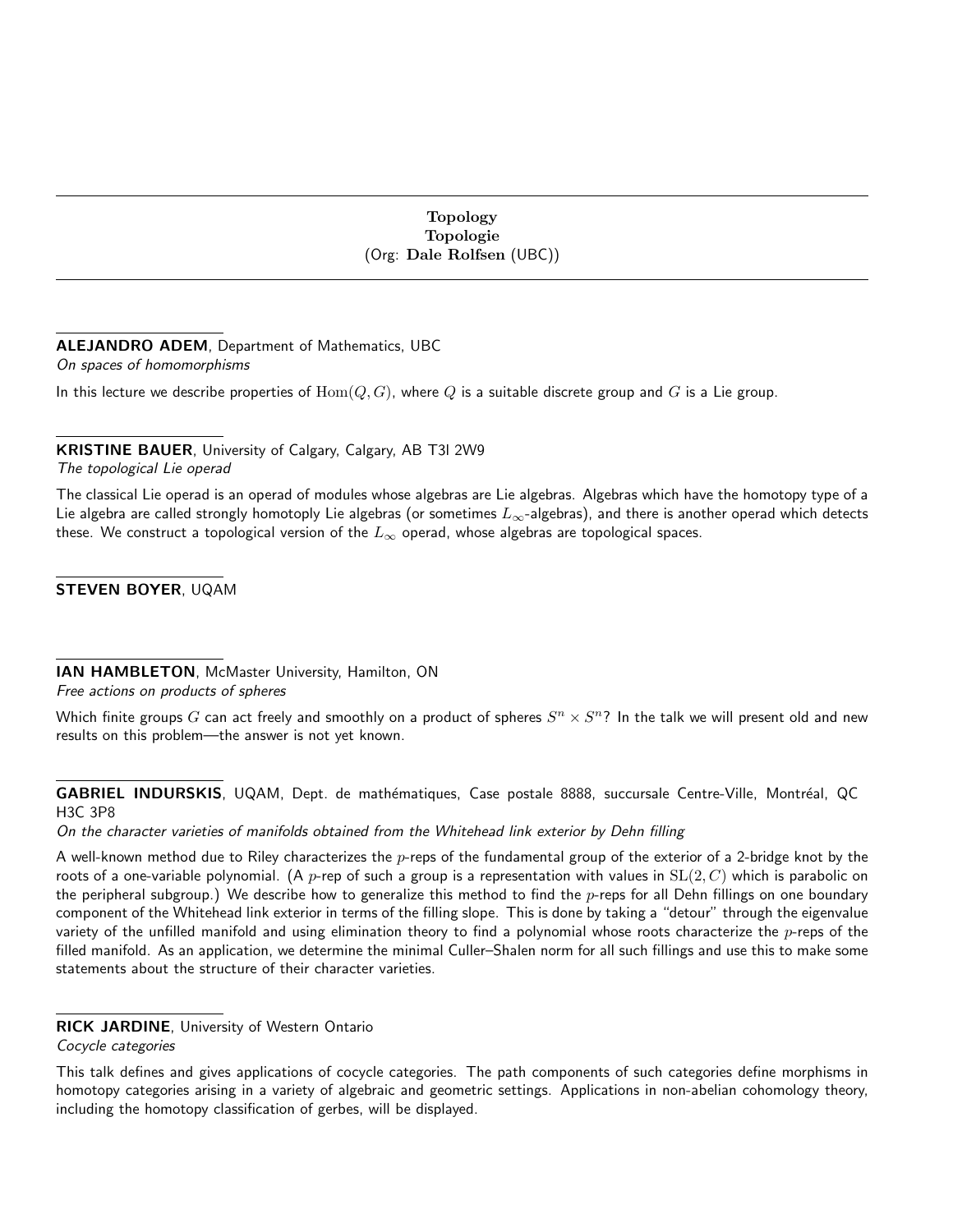# RICHARD KANE, University of Western Ontario

Invariant Theory and Lie Groups

The mod p cohomology of a Lie group is a Hopf algebra, *i.e.*, both an algebra and a coalgebra. It is well known, going back to the work of Borel and Chevaley in the 1950's, that the rational cohomology of a connected Lie group  $G$  and of its classifying space  $BG$  can be determined from a knowledge of the invariant theory of the Weyl group of  $G$ . This same result holds in mod p cohomology provided p is not a torsion prime for  $G$  (p is a torsion prime if p torsion appears in the integral cohomology of  $G$ ). Kac and Peterson introduced the concept of generalized invariants of a Weyl group and demonstrated that generalized invariants determine the mod p cohomology of G when p is a torsion prime. We will consider the relation between the generalized invariants of G and the coalgebra structure of the mod p cohomology of  $G$ .

ROBION KIRBY, Univ. of California, Berkeley, CA 94720-3840 Singular Lefschetz fibrations

Auroux, Donaldson and Katzarkov have shown that smooth 4-manifolds with near symplectic forms are singular Lefschetz pencils. I will discuss this work and attempts to extend it to other 4-manifolds.

This is joint work with David Gay.

ELENA KUDRYAVTSEVA, University of Calgary, Dept. of Math. and Stat., Calgary, AB T2N 1N4 On coincidence points of mappings of the torus into a surface

For an arbitrary pair of continuous maps  $(f, g)$  of the 2-torus T into an arbitrary surface S, the Wecken property for the coincidence problem is proved. This means that there exist homotopic maps  $f', g'$  such that each Nielsen class of coincidence points of  $(f',g')$  consists of one point and has a non-vanishing index. Moreover, every non-vanishing index is equal to  $\pm 1$ , and every non-vanishing semi-index of Jezierski is equal to 1, if  $S$  is neither the sphere nor the projective plane.

Joint work with S. Bogatyi and H. Zieschang.

### VICTOR NUNEZ, Cimat

Classical drawings of branched coverings

Given a branched covering  $\varphi\colon S^3\to (S^3,k)$ , it is an interesting and very difficult problem to determine the link type of  $\varphi^{-1}(k)\subset S^3.$  If  $k$  is drawn in an  $n$ -bridge presentation, that is, if there is a 3-ball  $B\subset S^3$  such that  $k$  is the union of  $n$  properly embedded arcs in  $B$  and  $n$  arcs on  $\partial B$ , it is tempting to try to recover  $\varphi^{-1}(k)$  from a drawing of  $\varphi^{-1}(B)$ —an abstract drawing, not an embedding of  $\varphi^{-1}(B)$  in  $S^3.$  It is well known that, if  $\varphi^{-1}(B)$  is also a 3-ball, this is possible. If  $\varphi^{-1}(B)$  is a handlebody of positive genus, an arbitrary drawing of  $\varphi^{-1}(B)$  is generally misleading.

We give a description of how to embed  $\varphi^{-1}(B)$  in  $S^3$  in the general case, and, therefore, a complete criterion to recover the link type of  $\varphi^{-1}(B)$  from an embedding of  $\varphi^{-1}(B)$  in  $S^3$ . We also give some applications.

#### DORETTE PRONK, Dalhousie University

The Orbifold Construction

Orbifolds were originally defined as differentiable manifolds with singularities that can be described as quotients of an open subset of Euclidean space by the action of a finite group. Orbifolds have proved their usefulness in various contexts and today we have analytic, algebraic, topological, and differentiable orbifolds. This leads us to ask the following questions:

• what kind of results are applicable to all orbifolds?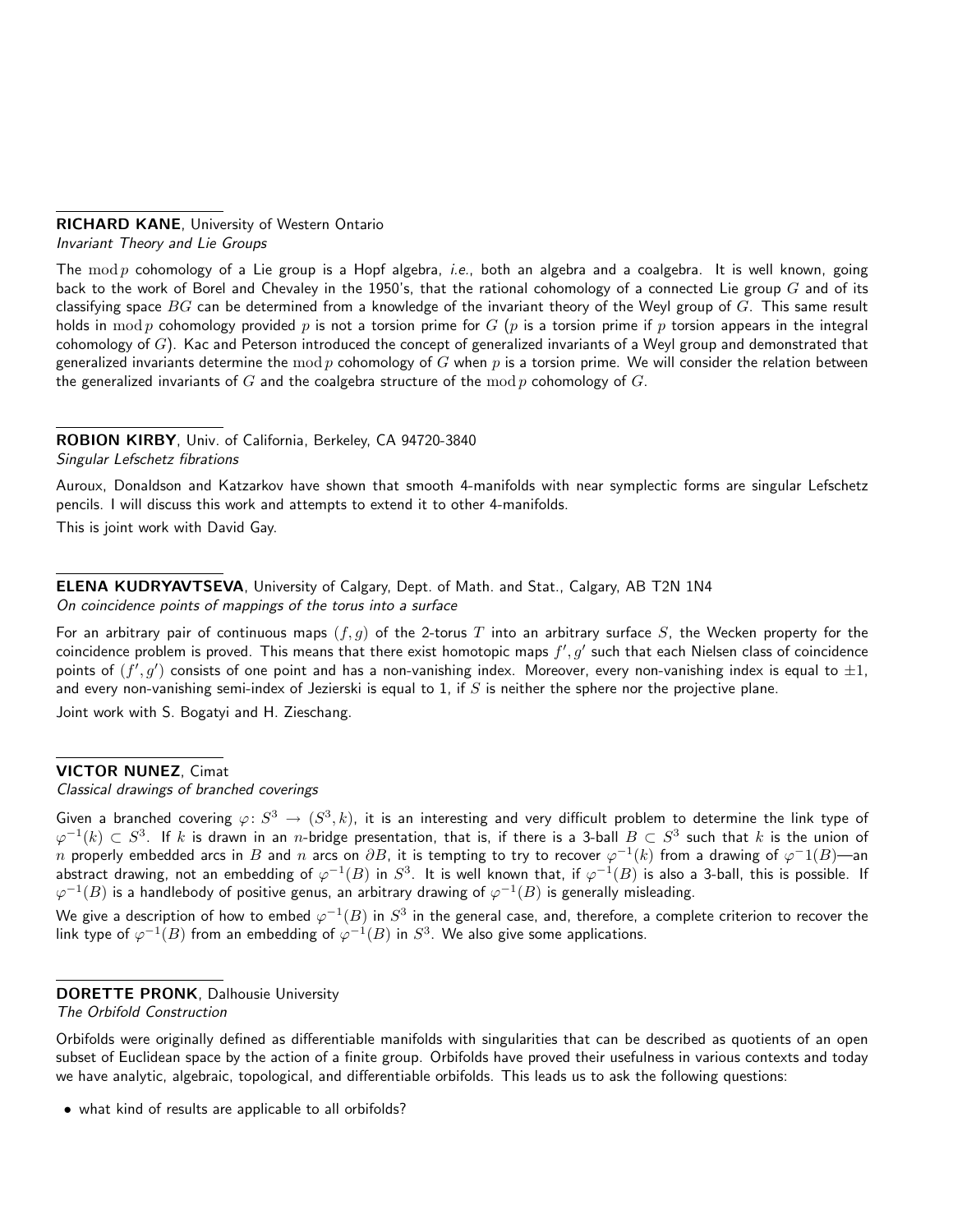- in what kind of categories can one define orbifolds?
- is there an orbifold construction?
- is there a natural class of orbifold morphisms?

We will begin to answer these questions from an abstract categorical view point, but we will also describe some of the concrete geometrical consequences.

This is joint work with Robin Cockett from the University of Calgary.

ANTONIO RAMIREZ, University of British Columbia, 1984 Mathematics Rd., Vancouver, BC V6T 1Z2 Open-closed string topology

The area of string topology began with a construction by Chas and Sullivan of previously undiscovered algebraic structure on the homology  $H_*(LM)$  of the free loop space of an oriented manifold M. Among other results, Chas and Sullivan showed that  $H_*(LM)$ , suitably regraded, carries the structure of a graded-commutative algebra. The product pairing was subsequently extended by Cohen and Godin into a form of topological quantum field theory (TQFT). Open-closed string topology, first sketched by Sullivan, arises when considering spaces of paths in  $M$  with endpoints constrained to lie on given submanifolds (the so-called D-branes). In this talk, I describe a way to extend the TQFT structure of string topology into an analogue of TQFT which incorporates open strings. The method of construction is homotopy theoretic, and it makes use of constrained mapping spaces from fat  $B$ -graphs (which I define) into the ground manifold  $M$ .

#### DALE ROLFSEN, UBC, Vancouver, BC V6T 1Z2

Ordering knot groups

Classical knot groups are known to be right-orderable, by a theorem of Howie and Short. This means that the elements of the group may be given a strict total ordering which is invariant under right multiplication. Some knot groups can be given an ordering which is invariant under multiplication on both sides; the figure-eight is an example, as shown by B. Perron and the speaker. Others, such as torus knot groups, do not enjoy a 2-sided ordering. For most knots, the question of the existence of 2-sided orderings is still open. I will discuss this problem, including some new techniques, the conjecture that all knot groups are virtually orderable, and why we should care about the question.

LAURA SCULL, UBC The Equivariant Fundamental Groupoid

I will discuss a Seifert–Van Kampen Theorem for the equivariant fundamental groupoid.

DONALD STANLEY, University of Regina, Department of Mathematics, College West 307.14, Regina, Saskatchewan Refining Poincaré Duality

We refine Poincaré duality by showing that closed manifolds satisfy Poincaré duality at the chain level. More precisely we prove that every commutative differential graded algebra whose cohomology is a simply-connected Poincaré duality algebra is quasi-isomorphic to one whose underlying algebra is simply-connected and satisfies Poincaré duality in the same dimension. We apply our result to the study of CDGA models of configuration spaces on a closed manifold.